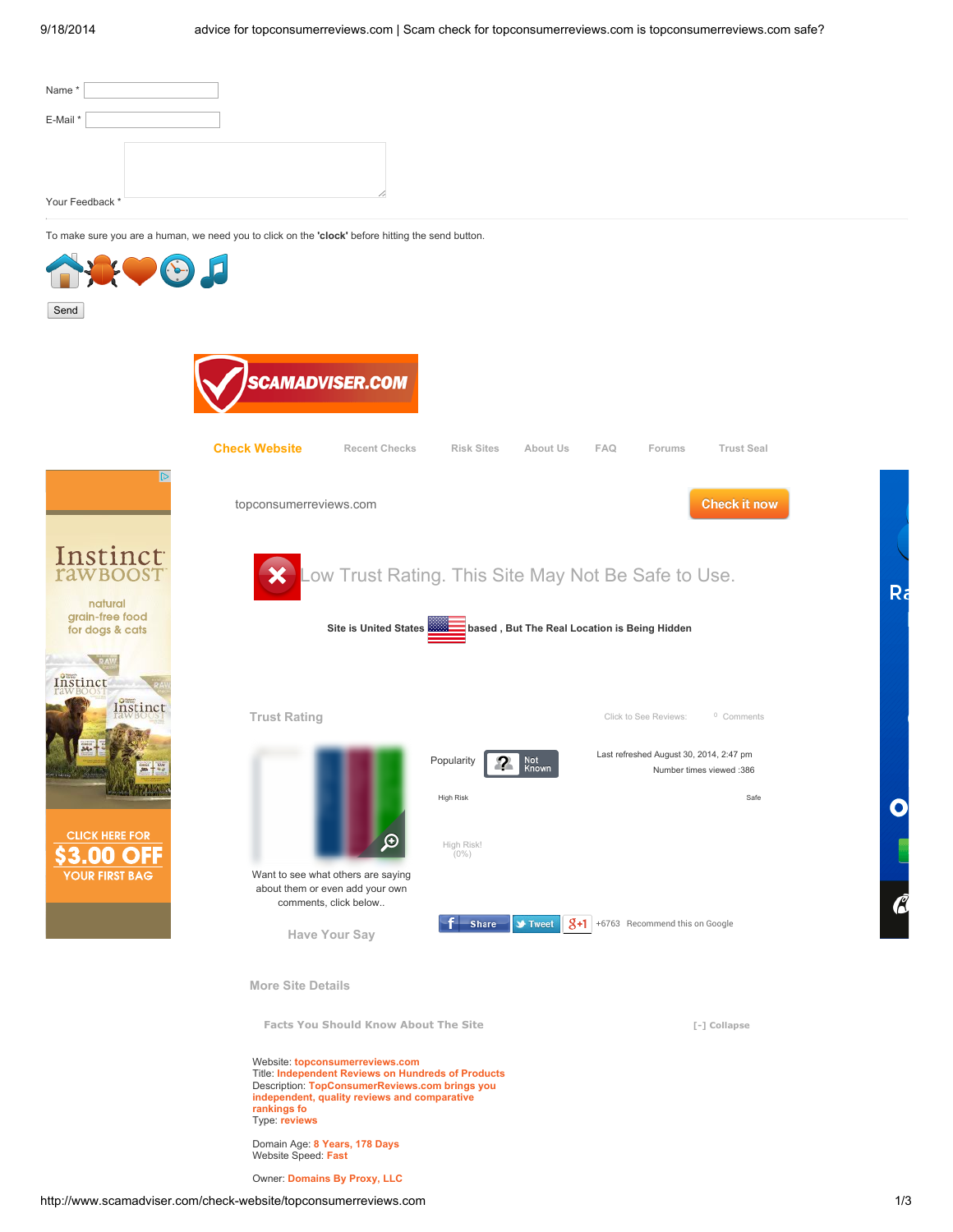9/18/2014 advice for topconsumerreviews.com | Scam check for topconsumerreviews.com is topconsumerreviews.com safe?

| Owner Address: DomainsByProxy.com, 14747 N                                        |
|-----------------------------------------------------------------------------------|
| Northsight Blvd Suite 111, PMB 309, Scottsdale,                                   |
| Arizona 85260, United States                                                      |
| Owner City: Scottsdale                                                            |
| Owner Postcode: 85260                                                             |
| Owner Country: Hidden                                                             |
| Website Location: United States                                                   |
| Notes:-                                                                           |
| A This website has been reported as being untrustworthy                           |
| AThe owner of the website is using a service to hide their identity               |
| A This website/business has been given a low reliability rating by other websites |
| This website is deemed to be popular by Alexa with a ranking of 97376             |

Analysis Details:-

This site is using an anonymous service - which prevents us from identifying the site owner. This can sometimes be just so that the owner does not receive spam, but be aware that many scam sites use this as a method to hide<br>their identify. If this is an ecommerce site - we would suggest you confirm the business address with the webs owners.

Scamadviser has detected negative online feedback associated with this company so you may want to do further checks.

| Owner                    | $[+]$ Expand |
|--------------------------|--------------|
| <b>Administrator</b>     | $[+]$ Expand |
| <b>Technical Contact</b> | $[+]$ Expand |
| <b>Server</b>            | $[+]$ Expand |
| <b>Name Servers</b>      | $[+]$ Expand |
| Whois                    | $[+]$ Expand |

## topconsumerreviews.com Reviews !

Tell the world your comments about topconsumerreviews.com Also post on Facebook Posting as John Darer (Change) Comment dd a comment

Facebook social plugin



If you are the owner of the site in the report and would like to report to us your site rating is incorrect click here

## Share this page

| <b>Share</b> |                          |  |  |  |  |
|--------------|--------------------------|--|--|--|--|
| Tweet        |                          |  |  |  |  |
| X+1.         | Recommend this on Google |  |  |  |  |

|  | . . |  |  |  |  |  |
|--|-----|--|--|--|--|--|



## Latest Tweet